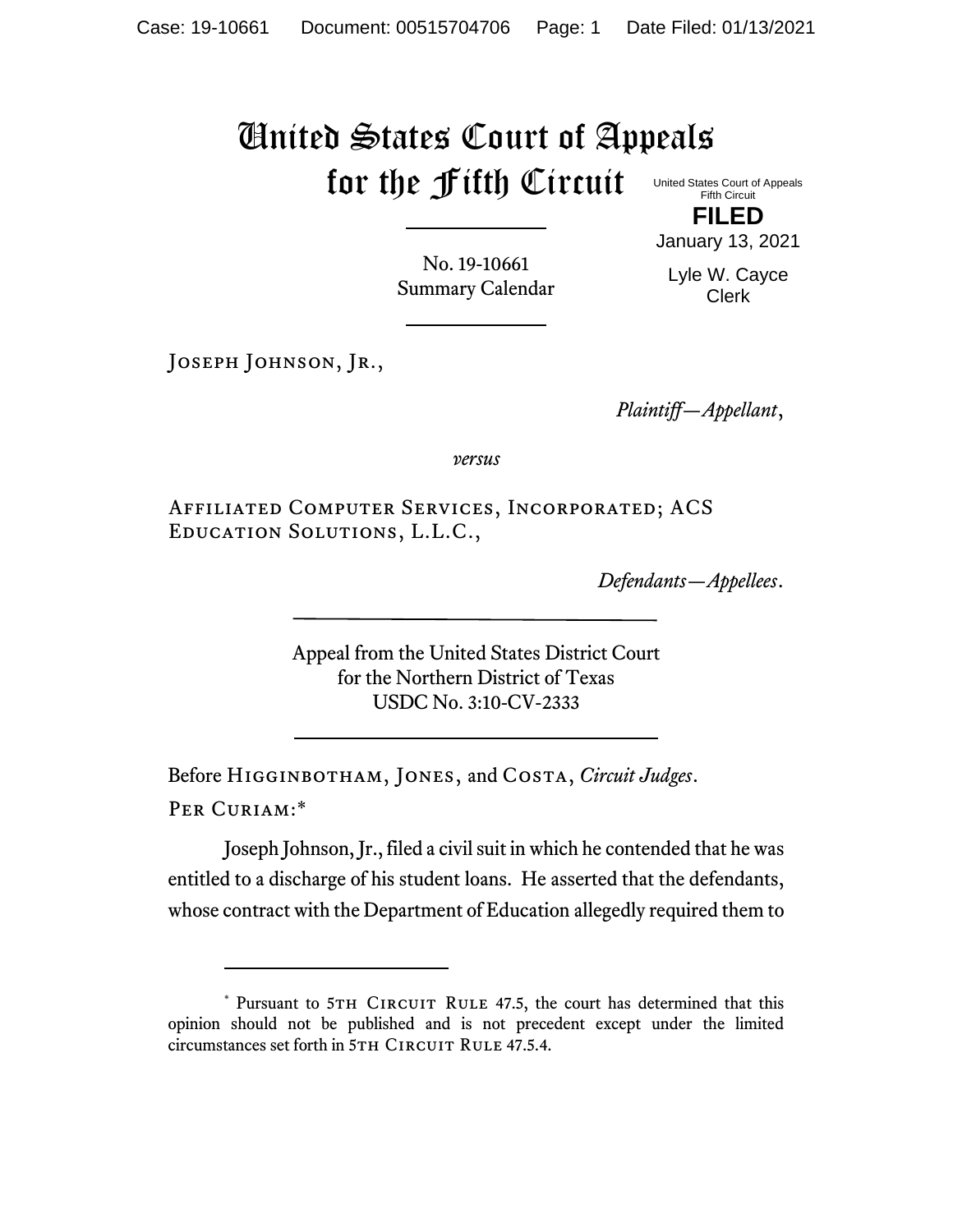## No. 19-10661

service his student loans and to resolve his discharge requests, erroneously processed and denied his application for a discharge of his loans by failing to review all pertinent documents or adhere to the relevant guidelines. Johnson alleged, inter alia, that the providers committed state law torts and breached their contractual obligations by preventing him from obtaining a discharge or reimbursement. The district court granted the defendants' motion to dismiss pursuant to Federal Rule of Civil Procedure 12(b)(6). The district court reasoned that Johnson failed to state a claim for relief and dismissed the case with prejudice.

Nearly eight years later, Johnson moved for relief from the judgment under Federal Rule of Civil Procedure 60(b)(4) and (b)(6). He asserted that the defendants were acting for the Government when servicing his loans and, thus, were immune from suit based on the doctrine of "derivative sovereign immunity." He alleged that the judgment was void on jurisdictional grounds and that the disposition of his lawsuit should be modified from dismissal with prejudice to dismissal without prejudice. The district court denied the motion. Johnson now appeals from that denial.

Johnson argues that the doctrine of "derivative sovereign immunity" deprived the district court of jurisdiction, voided the judgment, and justified relief pursuant to Rule 60(b)(4). We review a ruling on a motion under Rule 60(b)(4) de novo. *See Carter v. Fenner*, 136 F.3d 1000, 1005 (5th Cir. 1998).

Derivative immunity for contractors purporting to act for the federal Government, which was suggested by the Supreme Court in *Yearsley v. W.A. Ross Constr. Co.*, 309 U.S. 18 (1940), is not based on sovereign immunity and does not deprive a federal court of subject matter jurisdiction. *Ackerson v. Bean Dredging LLC,* 589 F.3d 196, 207 (5th Cir. 2009). The Court more recently has noted that, while a contractor may obtain certain immunity in connection with work done under a government contract, a contractor does